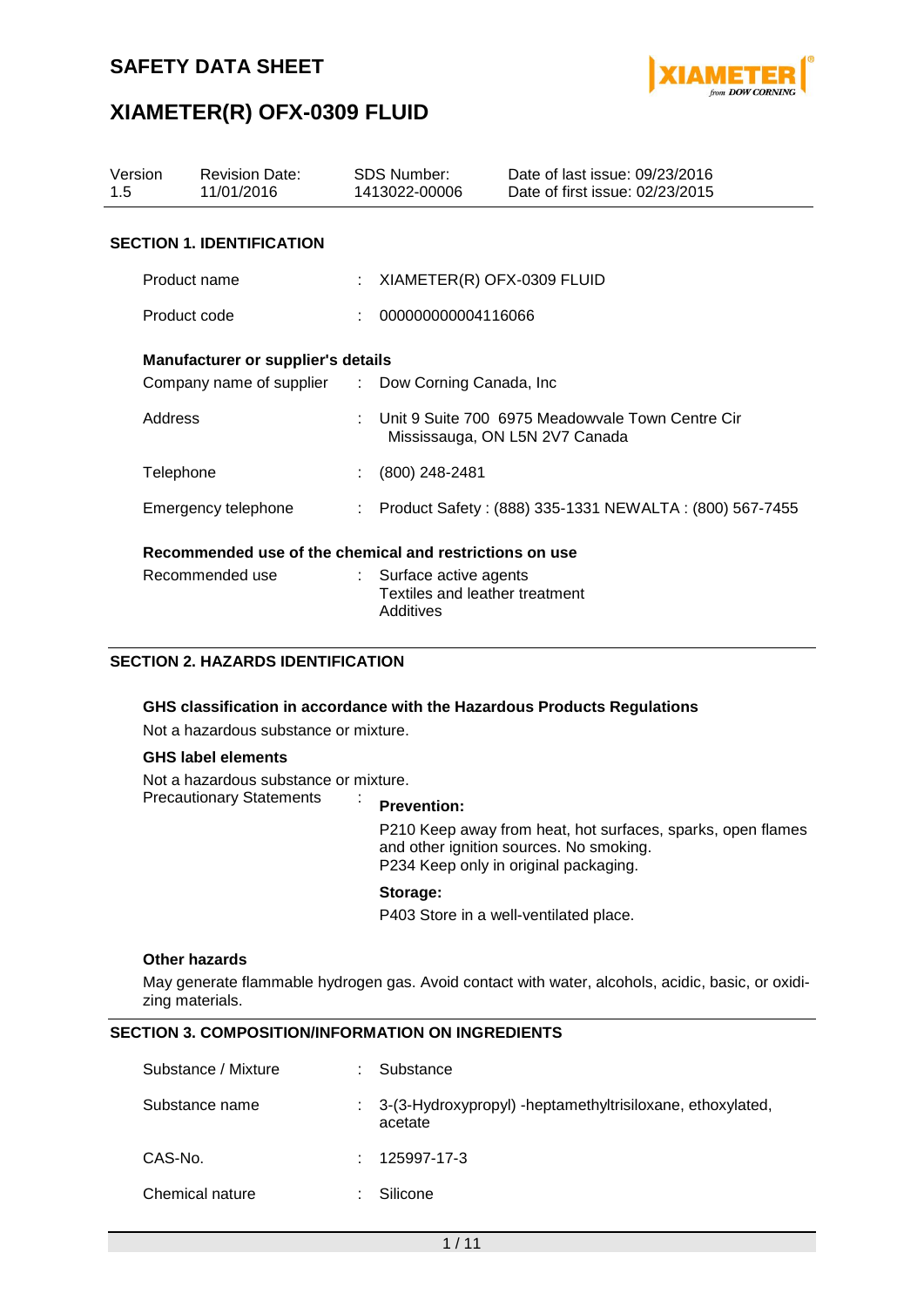



| Version | <b>Revision Date:</b> | SDS Number:   | Date of last issue: 09/23/2016  |
|---------|-----------------------|---------------|---------------------------------|
| 1.5     | 11/01/2016            | 1413022-00006 | Date of first issue: 02/23/2015 |
|         |                       |               |                                 |

## **Hazardous ingredients**

No hazardous ingredients

### **SECTION 4. FIRST AID MEASURES**

| General advice                                                    |    | In the case of accident or if you feel unwell, seek medical<br>advice immediately.<br>When symptoms persist or in all cases of doubt seek medical<br>advice.      |
|-------------------------------------------------------------------|----|-------------------------------------------------------------------------------------------------------------------------------------------------------------------|
| If inhaled                                                        |    | If inhaled, remove to fresh air.<br>Get medical attention if symptoms occur.                                                                                      |
| In case of skin contact                                           |    | : Wash with water and soap as a precaution.<br>Get medical attention if symptoms occur.                                                                           |
| In case of eye contact                                            |    | : Flush eyes with water as a precaution.<br>Get medical attention if irritation develops and persists.                                                            |
| If swallowed                                                      | ÷. | If swallowed, DO NOT induce vomiting.<br>Get medical attention if symptoms occur.<br>Rinse mouth thoroughly with water.                                           |
| Most important symptoms<br>and effects, both acute and<br>delayed |    | None known.                                                                                                                                                       |
| Protection of first-aiders                                        | ÷. | First Aid responders should pay attention to self-protection,<br>and use the recommended personal protective equipment<br>when the potential for exposure exists. |
| Notes to physician                                                |    | Treat symptomatically and supportively.                                                                                                                           |

#### **SECTION 5. FIRE-FIGHTING MEASURES**

| Suitable extinguishing media :           |                | Water spray<br>Alcohol-resistant foam<br>Carbon dioxide (CO2)                                                                                                               |
|------------------------------------------|----------------|-----------------------------------------------------------------------------------------------------------------------------------------------------------------------------|
| Unsuitable extinguishing<br>media        |                | Dry chemical                                                                                                                                                                |
| Specific hazards during fire<br>fighting | ÷.             | Exposure to combustion products may be a hazard to health.<br>Applying foam will release significant amounts of hydrogen<br>gas that can be trapped under the foam blanket. |
| Hazardous combustion prod-<br>ucts       | $\sim 10^{-1}$ | Carbon oxides<br>Silicon oxides<br>Formaldehyde                                                                                                                             |
| Specific extinguishing meth-<br>ods      | ÷.             | Use extinguishing measures that are appropriate to local cir-<br>cumstances and the surrounding environment.                                                                |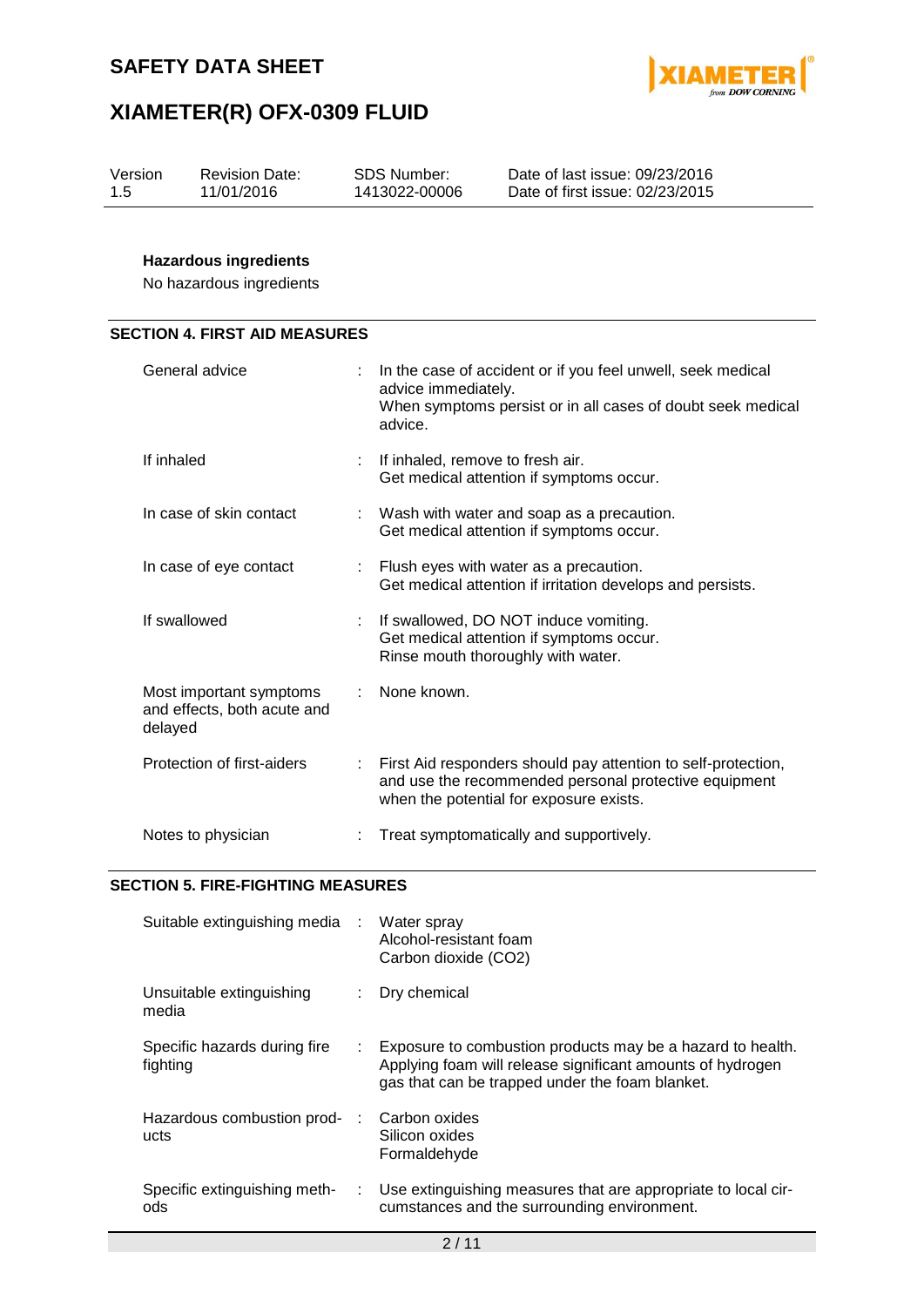



| Version<br>1.5 | <b>Revision Date:</b><br>11/01/2016                                             | <b>SDS Number:</b><br>1413022-00006                                                                                    | Date of last issue: 09/23/2016<br>Date of first issue: 02/23/2015                                                                                                                                                                                                                                                                                                                                                                                                                                                                                                                                                                               |
|----------------|---------------------------------------------------------------------------------|------------------------------------------------------------------------------------------------------------------------|-------------------------------------------------------------------------------------------------------------------------------------------------------------------------------------------------------------------------------------------------------------------------------------------------------------------------------------------------------------------------------------------------------------------------------------------------------------------------------------------------------------------------------------------------------------------------------------------------------------------------------------------------|
|                | Special protective equipment<br>for fire-fighters                               | sion if ignited.<br>must not be discharged into drains.<br>SO.<br>Evacuate area.<br>Use personal protective equipment. | Use water spray to cool unopened containers.<br>Do not allow extinguishing medium to contact container con-<br>tents. Most fire extinguishing media will cause hydrogen evo-<br>lution, and once the fire is put out, may accumulate in poorly<br>ventilated or confined areas and result in flash fire or explo-<br>Collect contaminated fire extinguishing water separately. This<br>Fire residues and contaminated fire extinguishing water must<br>be disposed of in accordance with local regulations.<br>Remove undamaged containers from fire area if it is safe to do<br>In the event of fire, wear self-contained breathing apparatus. |
|                |                                                                                 |                                                                                                                        |                                                                                                                                                                                                                                                                                                                                                                                                                                                                                                                                                                                                                                                 |
|                | <b>SECTION 6. ACCIDENTAL RELEASE MEASURES</b>                                   |                                                                                                                        |                                                                                                                                                                                                                                                                                                                                                                                                                                                                                                                                                                                                                                                 |
|                | Personal precautions, protec- :<br>tive equipment and emer-<br>gency procedures | Use personal protective equipment.<br>equipment recommendations.                                                       | Follow safe handling advice and personal protective                                                                                                                                                                                                                                                                                                                                                                                                                                                                                                                                                                                             |

| Environmental precautions | Discharge into the environment must be avoided.<br>Prevent further leakage or spillage if safe to do so.<br>Prevent spreading over a wide area (e.g. by containment or oil<br>barriers).<br>Retain and dispose of contaminated wash water.<br>Local authorities should be advised if significant spillages<br>cannot be contained. |
|---------------------------|------------------------------------------------------------------------------------------------------------------------------------------------------------------------------------------------------------------------------------------------------------------------------------------------------------------------------------|
| Mathode and materiale for | Soak un with inert absorbent material                                                                                                                                                                                                                                                                                              |

| Methods and materials for<br>containment and cleaning up | Soak up with inert absorbent material.<br>For large spills, provide diking or other appropriate<br>containment to keep material from spreading. If diked material<br>can be pumped, store recovered material in appropriate |
|----------------------------------------------------------|-----------------------------------------------------------------------------------------------------------------------------------------------------------------------------------------------------------------------------|
|                                                          | container.                                                                                                                                                                                                                  |
|                                                          | Clean up remaining materials from spill with suitable<br>absorbent.                                                                                                                                                         |
|                                                          | Materials in contact with water, moisture, acids or bases have<br>the potential to generate hydrogen gas. Recovered material<br>should be stored in a vented container.                                                     |
|                                                          | Local or national regulations may apply to releases and                                                                                                                                                                     |
|                                                          | disposal of this material, as well as those materials and items<br>employed in the cleanup of releases. You will need to                                                                                                    |
|                                                          | determine which regulations are applicable.<br>Sections 13 and 15 of this SDS provide information regarding                                                                                                                 |
|                                                          | certain local or national requirements.                                                                                                                                                                                     |
|                                                          |                                                                                                                                                                                                                             |

### **SECTION 7. HANDLING AND STORAGE**

| Technical measures | See Engineering measures under EXPOSURE |
|--------------------|-----------------------------------------|
|                    | CONTROLS/PERSONAL PROTECTION section.   |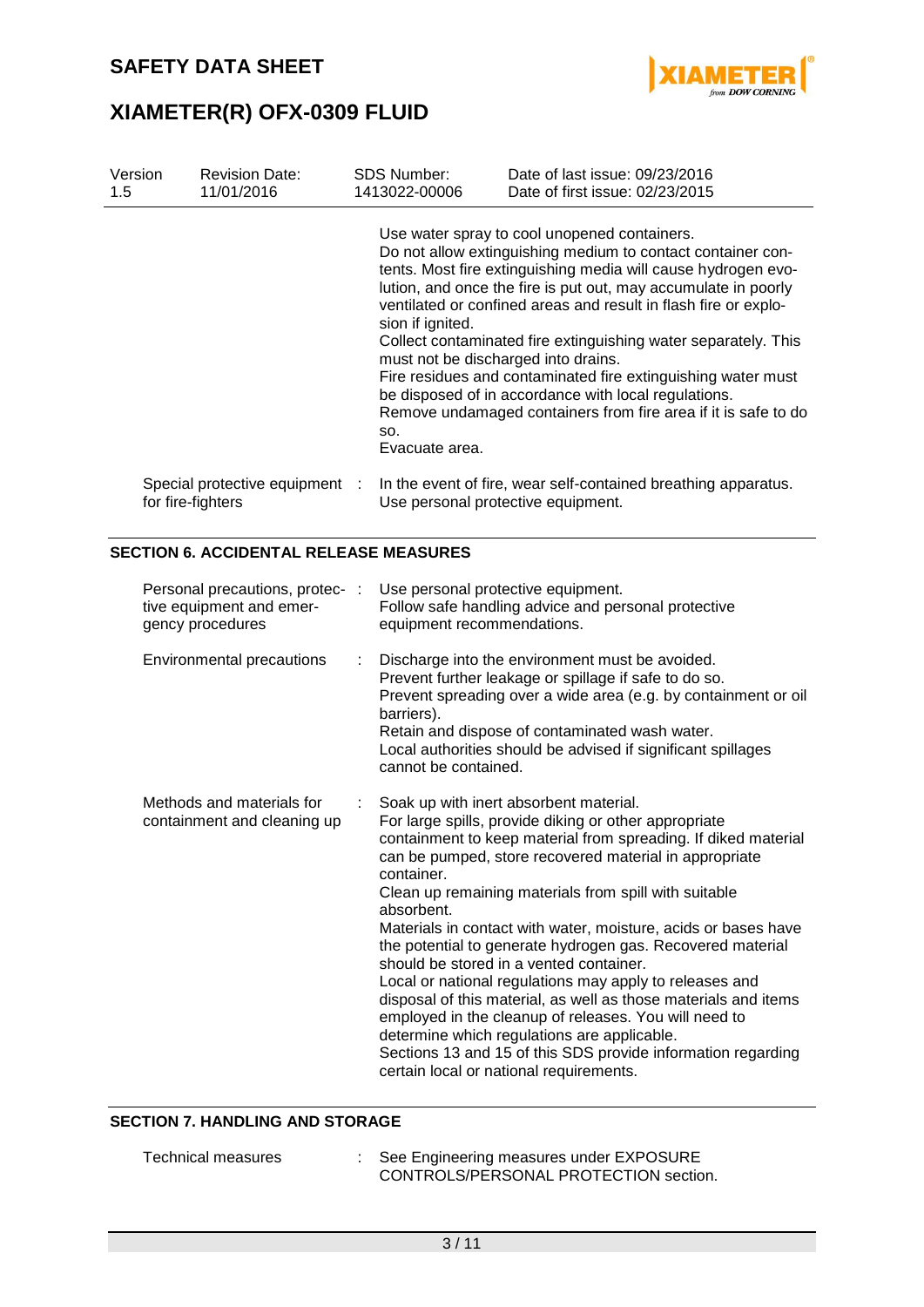

# **XIAMETER(R) OFX-0309 FLUID**

| Version<br>1.5              |                         | <b>Revision Date:</b><br>11/01/2016 |                                                                                                                                                                                                                                                                                                                                                                                                                                                     | <b>SDS Number:</b><br>1413022-00006                           | Date of last issue: 09/23/2016<br>Date of first issue: 02/23/2015 |  |  |
|-----------------------------|-------------------------|-------------------------------------|-----------------------------------------------------------------------------------------------------------------------------------------------------------------------------------------------------------------------------------------------------------------------------------------------------------------------------------------------------------------------------------------------------------------------------------------------------|---------------------------------------------------------------|-------------------------------------------------------------------|--|--|
|                             | Local/Total ventilation |                                     | Use only with adequate ventilation.                                                                                                                                                                                                                                                                                                                                                                                                                 |                                                               |                                                                   |  |  |
| Advice on safe handling     |                         |                                     | Avoid inhalation of vapor or mist.<br>Do not swallow.<br>Avoid contact with eyes.<br>Avoid prolonged or repeated contact with skin.<br>Handle in accordance with good industrial hygiene and safety<br>practice.<br>Keep away from water.<br>Protect from moisture.<br>Take care to prevent spills, waste and minimize release to the<br>environment.                                                                                               |                                                               |                                                                   |  |  |
| Conditions for safe storage |                         |                                     | Keep in properly labeled containers.<br>Store in original container.<br>Store in a closed container.<br>Store in accordance with the particular national regulations.<br>Product may evolve minute quantities of flammable hydrogen<br>gas which can accumulate. Adequately ventilate to maintain<br>vapors well below flammability limits and exposure guidelines.<br>Do not repackage. Clogged container vents may increase<br>pressure build up. |                                                               |                                                                   |  |  |
|                             |                         | Materials to avoid                  |                                                                                                                                                                                                                                                                                                                                                                                                                                                     | Strong oxidizing agents                                       | Do not store with the following product types:                    |  |  |
| Packaging material          |                         |                                     | the original product package.                                                                                                                                                                                                                                                                                                                                                                                                                       | Unsuitable material: Do not store in or use containers except |                                                                   |  |  |

### **SECTION 8. EXPOSURE CONTROLS/PERSONAL PROTECTION**

## **Ingredients with workplace control parameters**

Contains no substances with occupational exposure limit values.

| <b>Engineering measures</b>    | Processing may form hazardous compounds (see section<br>$10$ .<br>Ensure adequate ventilation, especially in confined areas.<br>Minimize workplace exposure concentrations. |  |
|--------------------------------|-----------------------------------------------------------------------------------------------------------------------------------------------------------------------------|--|
| Personal protective equipment  |                                                                                                                                                                             |  |
| Respiratory protection         | No personal respiratory protective equipment normally<br>required.                                                                                                          |  |
| Hand protection                |                                                                                                                                                                             |  |
| Remarks                        | Wash hands before breaks and at the end of workday.                                                                                                                         |  |
| Eye protection                 | : Wear the following personal protective equipment:<br>Safety glasses                                                                                                       |  |
| Skin and body protection<br>÷. | Skin contact must be avoided by using impervious protective<br>clothing (gloves, aprons, boots, etc).                                                                       |  |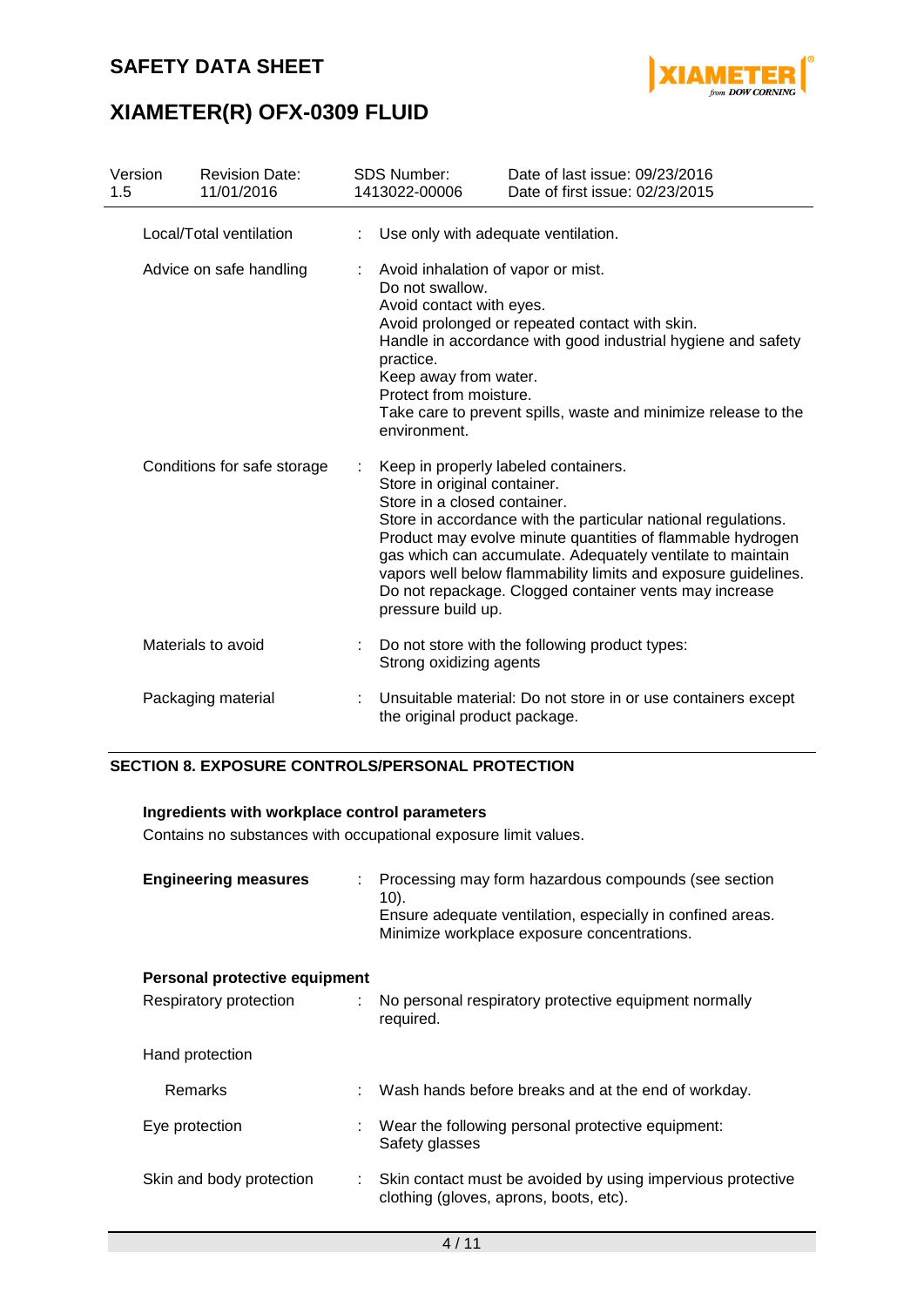

| Version | <b>Revision Date:</b> | <b>SDS Number:</b>                              | Date of last issue: 09/23/2016                                                                                                                                                                                                                                                                                                                                                                                                                                                                                                                                                                                                                                |  |  |  |  |
|---------|-----------------------|-------------------------------------------------|---------------------------------------------------------------------------------------------------------------------------------------------------------------------------------------------------------------------------------------------------------------------------------------------------------------------------------------------------------------------------------------------------------------------------------------------------------------------------------------------------------------------------------------------------------------------------------------------------------------------------------------------------------------|--|--|--|--|
| 1.5     | 11/01/2016            | 1413022-00006                                   | Date of first issue: 02/23/2015                                                                                                                                                                                                                                                                                                                                                                                                                                                                                                                                                                                                                               |  |  |  |  |
|         | Hygiene measures      | contact the Dow Corning customer service group. | : Ensure that eye flushing systems and safety showers are<br>located close to the working place.<br>When using do not eat, drink or smoke.<br>Wash contaminated clothing before re-use.<br>These precautions are for room temperature handling. Use at<br>elevated temperature or aerosol/spray applications may<br>require added precautions.<br>For further information regarding the use of silicones /<br>organic oils in consumer aerosol applications, please refer to<br>the guidance document regarding the use of these type of<br>materials in consumer aerosol applications that has been<br>developed by the silicone industry (www.SEHSC.com) or |  |  |  |  |

### **SECTION 9. PHYSICAL AND CHEMICAL PROPERTIES**

| Appearance                                 |   | liquid                                                                                                                   |
|--------------------------------------------|---|--------------------------------------------------------------------------------------------------------------------------|
| Color                                      |   | amber                                                                                                                    |
| Odor                                       |   | characteristic                                                                                                           |
| <b>Odor Threshold</b>                      |   | No data available                                                                                                        |
| рH                                         |   | No data available                                                                                                        |
| Melting point/freezing point               | ÷ | No data available                                                                                                        |
| Initial boiling point and boiling<br>range | ÷ | >65 °C                                                                                                                   |
| Flash point                                | ÷ | 100 °C<br>Method: Pensky-Martens closed cup                                                                              |
| Evaporation rate                           |   | No data available                                                                                                        |
| Flammability (solid, gas)                  |   | Not applicable                                                                                                           |
| Flammability (liquids)                     |   | Not applicable                                                                                                           |
| Self-ignition                              |   | The substance or mixture is not classified as pyrophoric. The<br>substance or mixture is not classified as self heating. |
| Upper explosion limit                      |   | No data available                                                                                                        |
| Lower explosion limit                      |   | No data available                                                                                                        |
| Vapor pressure                             |   | No data available                                                                                                        |
| Relative vapor density                     |   | No data available                                                                                                        |
| Relative density                           |   | 1.031                                                                                                                    |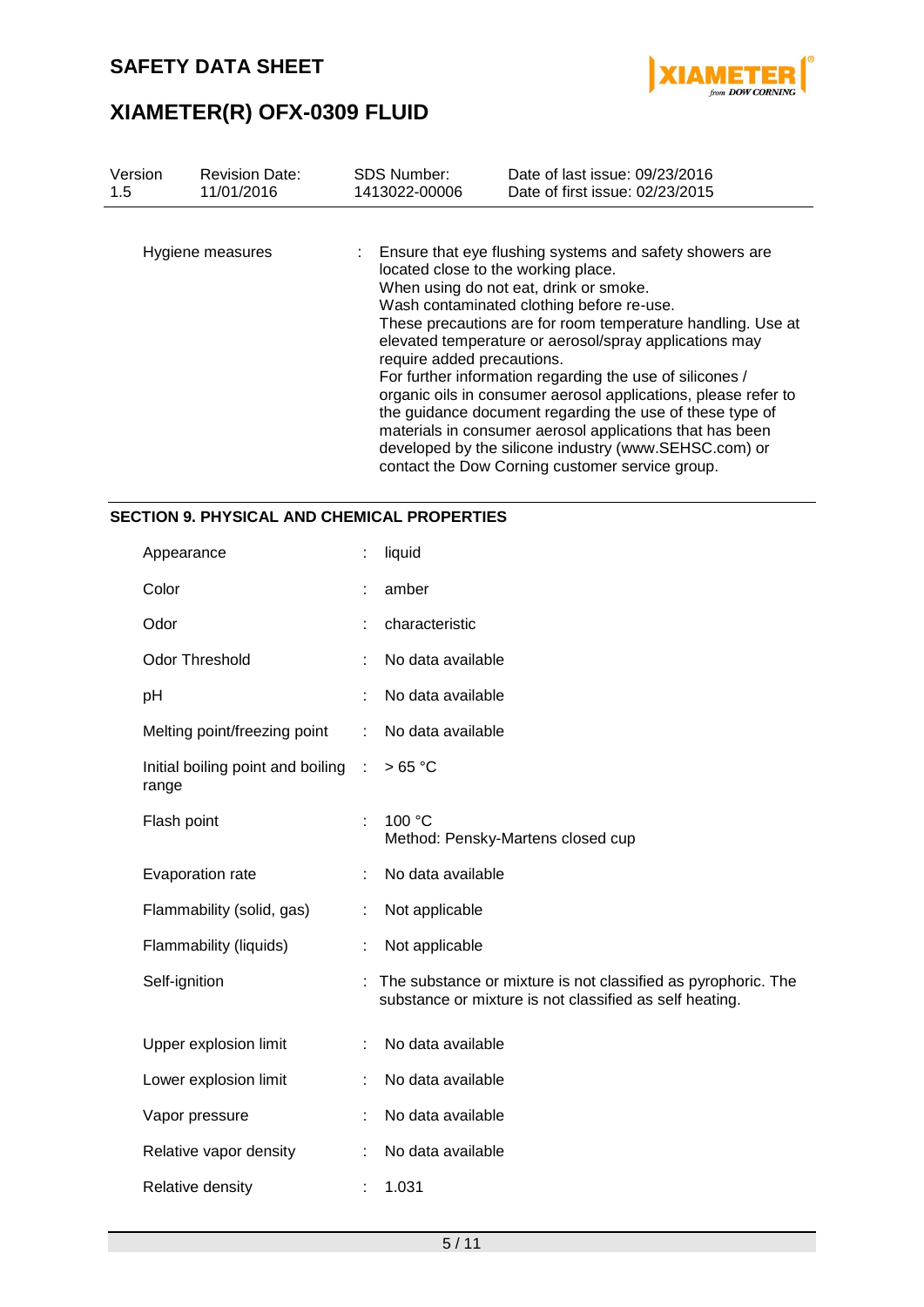

# **XIAMETER(R) OFX-0309 FLUID**

| Version<br>1.5 |                                  | <b>Revision Date:</b><br>11/01/2016           |                  | <b>SDS Number:</b><br>1413022-00006    | Date of last issue: 09/23/2016<br>Date of first issue: 02/23/2015 |
|----------------|----------------------------------|-----------------------------------------------|------------------|----------------------------------------|-------------------------------------------------------------------|
|                | Solubility(ies)<br>octanol/water | Water solubility<br>Partition coefficient: n- |                  | No data available<br>No data available |                                                                   |
|                |                                  | Autoignition temperature                      |                  | No data available                      |                                                                   |
|                |                                  | Decomposition temperature                     |                  | No data available                      |                                                                   |
|                | Viscosity                        | Viscosity, kinematic                          | $\mathbb{Z}^n$ . | 30 cSt (25 °C)                         |                                                                   |
|                |                                  | <b>Explosive properties</b>                   |                  | Not explosive                          |                                                                   |
|                |                                  | Oxidizing properties                          |                  |                                        | The substance or mixture is not classified as oxidizing.          |
|                |                                  | Molecular weight                              |                  | No data available                      |                                                                   |

### **SECTION 10. STABILITY AND REACTIVITY**

| Reactivity                              | Contact with water liberates highly flammable gases.                                                                                                                                                                                                                                                                                                                                     |
|-----------------------------------------|------------------------------------------------------------------------------------------------------------------------------------------------------------------------------------------------------------------------------------------------------------------------------------------------------------------------------------------------------------------------------------------|
| Chemical stability                      | Stable under normal conditions.                                                                                                                                                                                                                                                                                                                                                          |
| Possibility of hazardous reac-<br>tions | Use at elevated temperatures may form highly hazardous<br>compounds.<br>Can react with strong oxidizing agents.<br>Product may evolve flammable hydrogen gas on contact with<br>water, alcohols, acidic or basic materials, many metals or<br>metallic compounds and can form explosive mixtures in air.<br>Hazardous decomposition products will be formed at elevated<br>temperatures. |
| Conditions to avoid                     | Exposure to moisture.                                                                                                                                                                                                                                                                                                                                                                    |
| Incompatible materials                  | Oxidizing agents                                                                                                                                                                                                                                                                                                                                                                         |

### **Hazardous decomposition products**

Thermal decomposition : Formaldehyde

## **SECTION 11. TOXICOLOGICAL INFORMATION**

### **Information on likely routes of exposure**

Inhalation Skin contact Ingestion Eye contact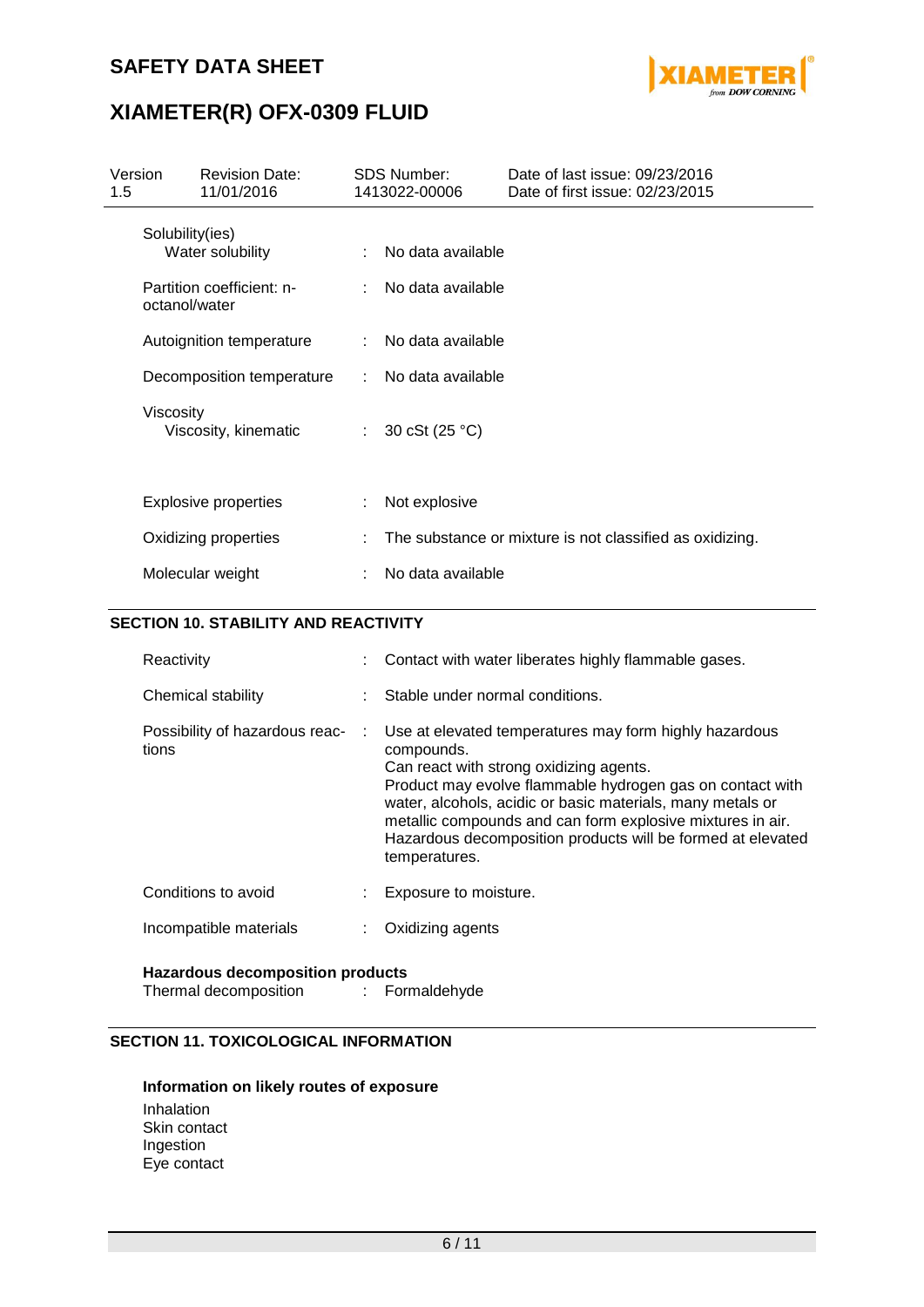

# **XIAMETER(R) OFX-0309 FLUID**

| Version<br>1.5 |                 | <b>Revision Date:</b><br>11/01/2016                                                                               |    | <b>SDS Number:</b><br>1413022-00006                               | Date of last issue: 09/23/2016<br>Date of first issue: 02/23/2015 |
|----------------|-----------------|-------------------------------------------------------------------------------------------------------------------|----|-------------------------------------------------------------------|-------------------------------------------------------------------|
|                |                 | <b>Acute toxicity</b><br>Not classified based on available information.                                           |    |                                                                   |                                                                   |
|                | <b>Product:</b> |                                                                                                                   |    |                                                                   |                                                                   |
|                |                 | Acute oral toxicity                                                                                               |    | Method: Calculation method                                        | Acute toxicity estimate: 3,125 mg/kg                              |
|                |                 | Acute dermal toxicity                                                                                             | ÷. | LD50 (Rabbit): $>$ 2,000 mg/kg<br>Remarks: On basis of test data. |                                                                   |
|                |                 | <b>Skin corrosion/irritation</b><br>Not classified based on available information.                                |    |                                                                   |                                                                   |
|                | Product:        | Species: Rabbit<br>Result: No skin irritation<br>Remarks: On basis of test data.                                  |    |                                                                   |                                                                   |
|                |                 | Serious eye damage/eye irritation<br>Not classified based on available information.                               |    |                                                                   |                                                                   |
|                | <b>Product:</b> | Species: Rabbit<br>Result: No eye irritation<br>Remarks: On basis of test data.                                   |    |                                                                   |                                                                   |
|                |                 | Respiratory or skin sensitization                                                                                 |    |                                                                   |                                                                   |
|                |                 | <b>Skin sensitization</b>                                                                                         |    |                                                                   |                                                                   |
|                |                 | Not classified based on available information.                                                                    |    |                                                                   |                                                                   |
|                |                 | <b>Respiratory sensitization</b><br>Not classified based on available information.                                |    |                                                                   |                                                                   |
|                | <b>Product:</b> |                                                                                                                   |    |                                                                   |                                                                   |
|                |                 | Assessment: Does not cause skin sensitization.                                                                    |    |                                                                   |                                                                   |
|                |                 | <b>Test Type: Maximization Test</b><br>Species: Guinea pig<br>Result: negative<br>Remarks: On basis of test data. |    |                                                                   |                                                                   |
|                |                 | <b>Germ cell mutagenicity</b><br>Not classified based on available information.                                   |    |                                                                   |                                                                   |
|                |                 | Carcinogenicity                                                                                                   |    |                                                                   |                                                                   |
|                |                 | Not classified based on available information.                                                                    |    |                                                                   |                                                                   |
|                |                 | <b>Reproductive toxicity</b>                                                                                      |    |                                                                   |                                                                   |

Not classified based on available information.

### **STOT-single exposure**

Not classified based on available information.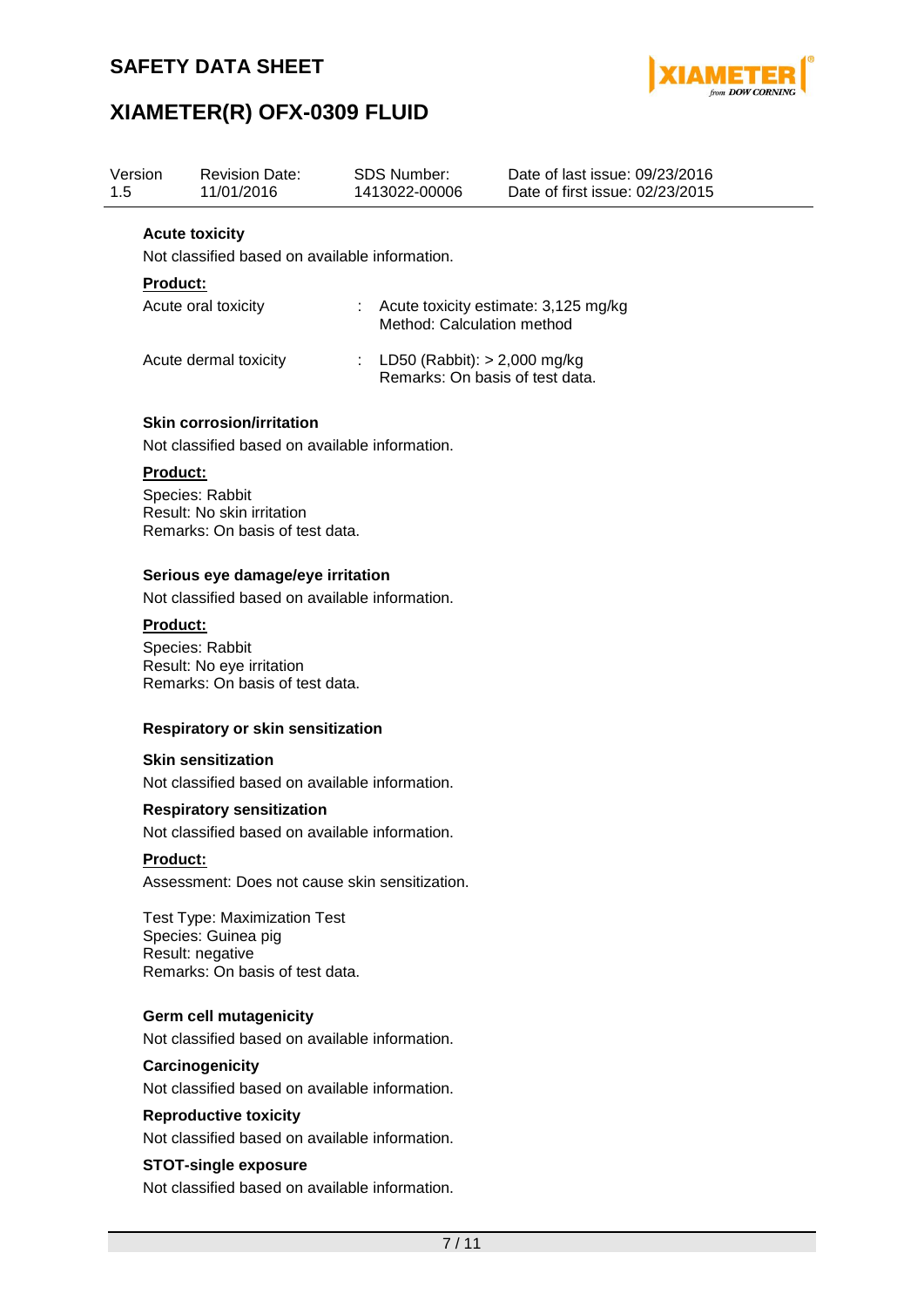

# **XIAMETER(R) OFX-0309 FLUID**

| Version<br>1.5 | <b>Revision Date:</b><br>11/01/2016                                                                 |    | <b>SDS Number:</b><br>1413022-00006 | Date of last issue: 09/23/2016<br>Date of first issue: 02/23/2015 |  |  |  |  |  |
|----------------|-----------------------------------------------------------------------------------------------------|----|-------------------------------------|-------------------------------------------------------------------|--|--|--|--|--|
|                | <b>STOT-repeated exposure</b><br>Not classified based on available information.                     |    |                                     |                                                                   |  |  |  |  |  |
|                | <b>Aspiration toxicity</b>                                                                          |    |                                     |                                                                   |  |  |  |  |  |
|                | Not classified based on available information.                                                      |    |                                     |                                                                   |  |  |  |  |  |
|                | <b>SECTION 12. ECOLOGICAL INFORMATION</b>                                                           |    |                                     |                                                                   |  |  |  |  |  |
|                |                                                                                                     |    |                                     |                                                                   |  |  |  |  |  |
|                | <b>Ecotoxicity</b>                                                                                  |    |                                     |                                                                   |  |  |  |  |  |
|                | <b>Product:</b>                                                                                     |    |                                     |                                                                   |  |  |  |  |  |
|                | Toxicity to fish                                                                                    | ÷. | Exposure time: 96 h                 | LC50 (Pimephales promelas (fathead minnow)): 4.3 mg/l             |  |  |  |  |  |
|                | Toxicity to daphnia and other : EC50 (Daphnia magna (Water flea)): 41 mg/l<br>aquatic invertebrates |    | Exposure time: 48 h                 |                                                                   |  |  |  |  |  |
|                | <b>Persistence and degradability</b>                                                                |    |                                     |                                                                   |  |  |  |  |  |
|                | No data available                                                                                   |    |                                     |                                                                   |  |  |  |  |  |
|                | <b>Bioaccumulative potential</b>                                                                    |    |                                     |                                                                   |  |  |  |  |  |
|                | No data available                                                                                   |    |                                     |                                                                   |  |  |  |  |  |
|                | <b>Mobility in soil</b>                                                                             |    |                                     |                                                                   |  |  |  |  |  |
|                | No data available                                                                                   |    |                                     |                                                                   |  |  |  |  |  |
|                | Other adverse effects                                                                               |    |                                     |                                                                   |  |  |  |  |  |
|                | No data available                                                                                   |    |                                     |                                                                   |  |  |  |  |  |
|                | <b>SECTION 13. DISPOSAL CONSIDERATIONS</b><br>Disnosal methods                                      |    |                                     |                                                                   |  |  |  |  |  |

| PISPOSUL IIIUUIVUS     |                                                                                                                                                                |
|------------------------|----------------------------------------------------------------------------------------------------------------------------------------------------------------|
| Waste from residues    | Dispose of in accordance with local regulations.                                                                                                               |
| Contaminated packaging | Empty containers should be taken to an approved waste<br>handling site for recycling or disposal.<br>If not otherwise specified: Dispose of as unused product. |

### **SECTION 14. TRANSPORT INFORMATION**

| <b>UNRTDG</b>                |                                                                            |
|------------------------------|----------------------------------------------------------------------------|
| UN number                    | <b>UN 3082</b>                                                             |
| Proper shipping name         | ENVIRONMENTALLY HAZARDOUS SUBSTANCE, LIQUID,<br>N.O.S.<br>(Alkoxysiloxane) |
| Class<br>÷.                  | 9                                                                          |
| Packing group<br>÷           | Ш                                                                          |
| Labels                       | 9                                                                          |
| <b>IATA-DGR</b><br>UN/ID No. | <b>UN 3082</b>                                                             |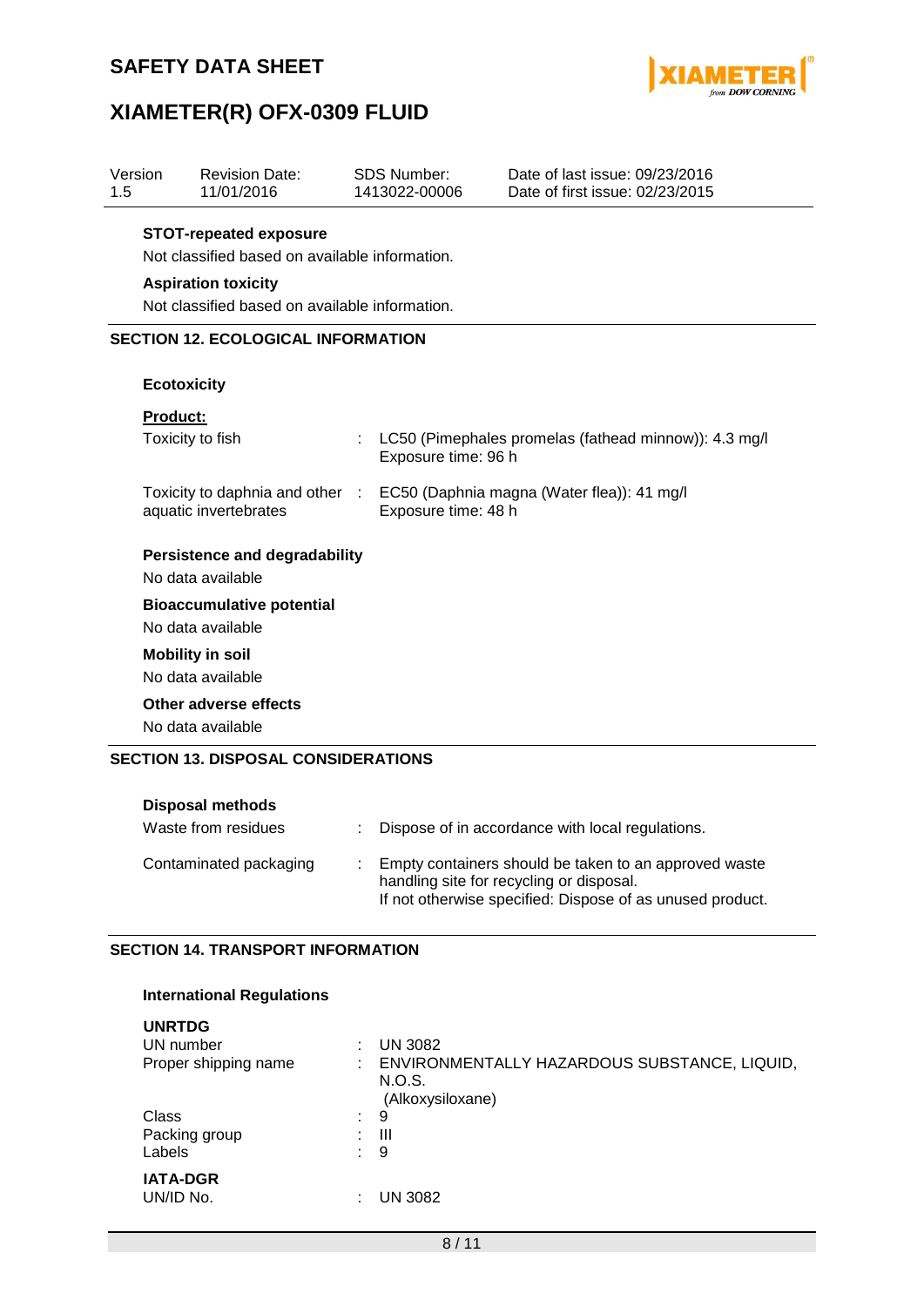

# **XIAMETER(R) OFX-0309 FLUID**

| Version | <b>Revision Date:</b>                         |    | <b>SDS Number:</b>         | Date of last issue: 09/23/2016                                           |
|---------|-----------------------------------------------|----|----------------------------|--------------------------------------------------------------------------|
| 1.5     | 11/01/2016                                    |    | 1413022-00006              | Date of first issue: 02/23/2015                                          |
|         | Proper shipping name                          |    | (Alkoxysiloxane)           | Environmentally hazardous substance, liquid, n.o.s.                      |
|         | Class                                         |    | 9                          |                                                                          |
|         | Packing group                                 |    | $\mathbf{III}$             |                                                                          |
|         | Labels                                        |    | Miscellaneous              |                                                                          |
|         | Packing instruction (cargo<br>aircraft)       |    | 964                        |                                                                          |
|         | Packing instruction (passen-<br>ger aircraft) | ÷. | 964                        |                                                                          |
|         | <b>Remarks</b>                                |    | TRANSPORT.                 | VENTED PACKAGES ARE FORBIDDEN FOR AIR                                    |
|         | <b>IMDG-Code</b>                              |    |                            |                                                                          |
|         | UN number                                     |    | <b>UN 3082</b>             |                                                                          |
|         | Proper shipping name                          |    | N.O.S.<br>(Alkoxysiloxane) | : ENVIRONMENTALLY HAZARDOUS SUBSTANCE, LIQUID,                           |
|         | Class                                         |    | 9                          |                                                                          |
|         | Packing group                                 |    | Ш                          |                                                                          |
|         | Labels                                        |    | 9                          |                                                                          |
|         | EmS Code                                      |    | F-A, S-F                   |                                                                          |
|         | Marine pollutant                              |    | ves                        |                                                                          |
|         |                                               |    |                            | Transport in bulk according to Annex II of MARPOL 73/78 and the IBC Code |
|         | Not applicable for product as supplied.       |    |                            |                                                                          |
|         | <b>Domestic regulation</b>                    |    |                            |                                                                          |
|         | <b>TDG</b><br><b>LINE</b> and a solid and     |    | $\overline{11110000}$      |                                                                          |

| ENVIRONMENTALLY HAZARDOUS SUBSTANCE, LIQUID,<br>Proper shipping name<br>N.O.S.<br>(Alkoxysiloxane) | UN number |    | <b>UN 3082</b> |
|----------------------------------------------------------------------------------------------------|-----------|----|----------------|
|                                                                                                    |           |    |                |
|                                                                                                    | Class     | ÷. | 9              |
| Packing group<br>Ш                                                                                 |           |    |                |
| Labels<br>9<br>t.                                                                                  |           |    |                |
| <b>ERG Code</b><br>171                                                                             |           |    |                |
| Marine pollutant<br>yes(Alkoxysiloxane)                                                            |           |    |                |

### **SECTION 15. REGULATORY INFORMATION**

| The ingredients of this product are reported in the following inventories:<br><b>NZIOC</b><br>All ingredients listed or exempt. |  |                                                                                                                                                                                                                                                                                                                                     |  |  |  |
|---------------------------------------------------------------------------------------------------------------------------------|--|-------------------------------------------------------------------------------------------------------------------------------------------------------------------------------------------------------------------------------------------------------------------------------------------------------------------------------------|--|--|--|
| <b>REACH</b>                                                                                                                    |  | For purchases from Dow Corning EU legal entities, all<br>ingredients are currently pre/registered or exempt under<br>REACH. Please refer to section 1 for recommended uses. For<br>purchases from non-EU Dow Corning legal entities with the<br>intention to export into EEA please contact your DC<br>representative/local office. |  |  |  |
| <b>TSCA</b>                                                                                                                     |  | All chemical substances in this product are either listed on the<br>TSCA Inventory or are in compliance with a TSCA Inventory<br>exemption.                                                                                                                                                                                         |  |  |  |
| <b>AICS</b>                                                                                                                     |  | All ingredients listed or exempt.                                                                                                                                                                                                                                                                                                   |  |  |  |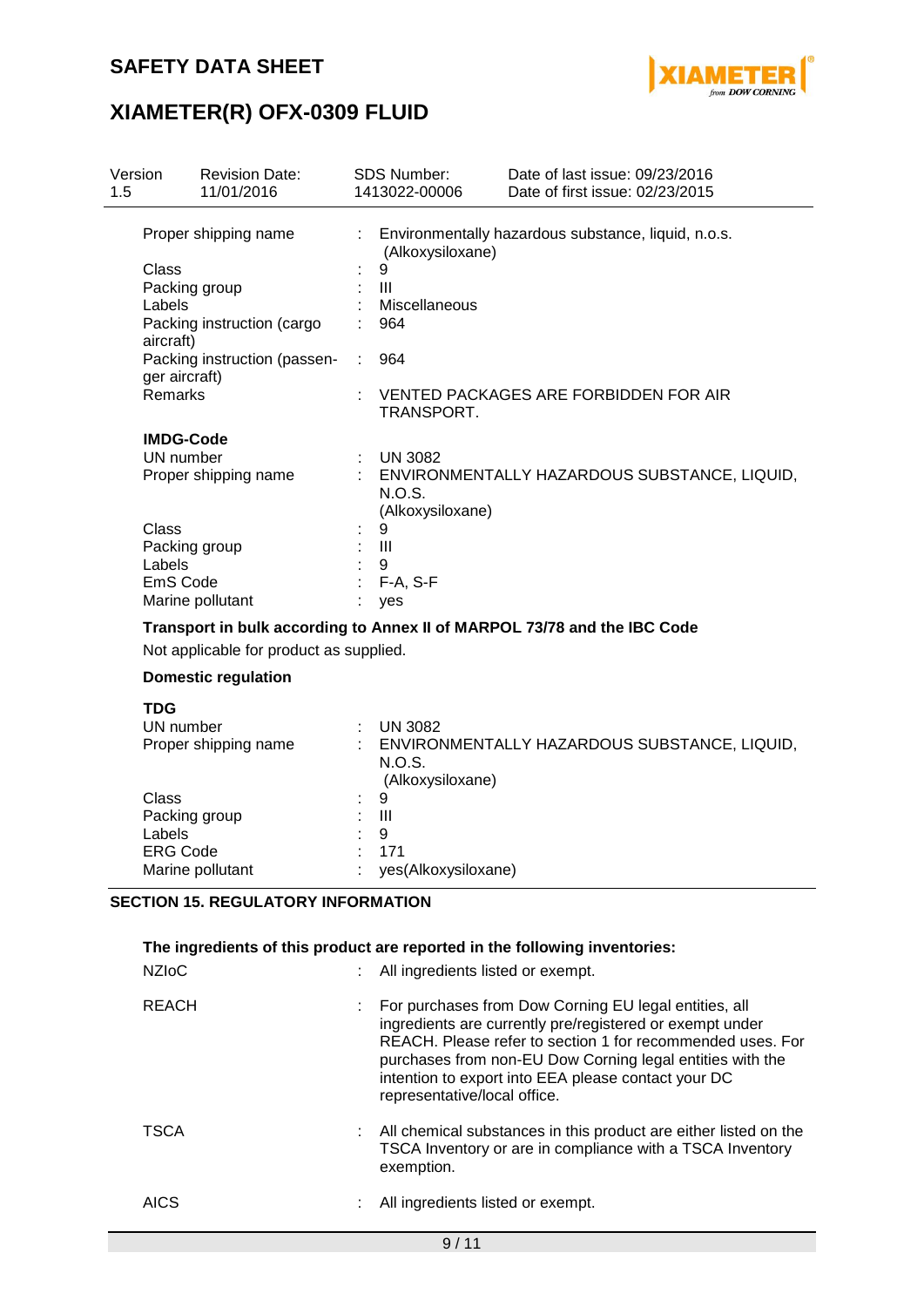

| Version<br>1.5 | <b>Revision Date:</b><br>11/01/2016 | <b>SDS Number:</b><br>1413022-00006 | Date of last issue: 09/23/2016<br>Date of first issue: 02/23/2015                                                                                                  |
|----------------|-------------------------------------|-------------------------------------|--------------------------------------------------------------------------------------------------------------------------------------------------------------------|
|                |                                     |                                     |                                                                                                                                                                    |
| <b>IECSC</b>   |                                     | All ingredients listed or exempt.   |                                                                                                                                                                    |
| ENCS/ISHL      |                                     | inventory listing.                  | : All components are listed on ENCS/ISHL or exempted from                                                                                                          |
| <b>PICCS</b>   |                                     | All ingredients listed or exempt.   |                                                                                                                                                                    |
| DSL            |                                     |                                     | All chemical substances in this product comply with the CEPA<br>1999 and NSNR and are on or exempt from listing on the<br>Canadian Domestic Substances List (DSL). |
| KECI           |                                     |                                     | One or more ingredients are not listed or exempt.                                                                                                                  |
| TCSI           |                                     | All ingredients listed or exempt.   |                                                                                                                                                                    |

### **SECTION 16. OTHER INFORMATION**

#### **Full text of other abbreviations**

AICS - Australian Inventory of Chemical Substances; ANTT - National Agency for Transport by Land of Brazil; ASTM - American Society for the Testing of Materials; bw - Body weight; CMR - Carcinogen, Mutagen or Reproductive Toxicant; CPR - Controlled Products Regulations; DIN - Standard of the German Institute for Standardisation; DSL - Domestic Substances List (Canada); ECx - Concentration associated with x% response; ELx - Loading rate associated with x% response; EmS - Emergency Schedule; ENCS - Existing and New Chemical Substances (Japan); ErCx - Concentration associated with x% growth rate response; ERG - Emergency Response Guide; GHS - Globally Harmonized System; GLP - Good Laboratory Practice; IARC - International Agency for Research on Cancer; IATA - International Air Transport Association; IBC - International Code for the Construction and Equipment of Ships carrying Dangerous Chemicals in Bulk; IC50 - Half maximal inhibitory concentration; ICAO - International Civil Aviation Organization; IECSC - Inventory of Existing Chemical Substances in China; IMDG - International Maritime Dangerous Goods; IMO - International Maritime Organization; ISHL - Industrial Safety and Health Law (Japan); ISO - International Organisation for Standardization; KECI - Korea Existing Chemicals Inventory; LC50 - Lethal Concentration to 50 % of a test population; LD50 - Lethal Dose to 50% of a test population (Median Lethal Dose); MARPOL - International Convention for the Prevention of Pollution from Ships; n.o.s. - Not Otherwise Specified; Nch - Chilean Norm; NO(A)EC - No Observed (Adverse) Effect Concentration; NO(A)EL - No Observed (Adverse) Effect Level; NOELR - No Observable Effect Loading Rate; NOM - Official Mexican Norm; NTP - National Toxicology Program; NZIoC - New Zealand Inventory of Chemicals; OECD - Organization for Economic Co-operation and Development; OPPTS - Office of Chemical Safety and Pollution Prevention; PBT - Persistent, Bioaccumulative and Toxic substance; PICCS - Philippines Inventory of Chemicals and Chemical Substances; (Q)SAR - (Quantitative) Structure Activity Relationship; REACH - Regulation (EC) No 1907/2006 of the European Parliament and of the Council concerning the Registration, Evaluation, Authorisation and Restriction of Chemicals; SADT - Self-Accelerating Decomposition Temperature; SDS - Safety Data Sheet; TCSI - Taiwan Chemical Substance Inventory; TDG - Transportation of Dangerous Goods; TSCA - Toxic Substances Control Act (United States); UN - United Nations; UNRTDG - United Nations Recommendations on the Transport of Dangerous Goods; vPvB - Very Persistent and Very Bioaccumulative; WHMIS - Workplace Hazardous Materials Information System

Sources of key data used to compile the Material Safety Data Sheet

: Internal technical data, data from raw material SDSs, OECD eChem Portal search results and European Chemicals Agency, http://echa.europa.eu/